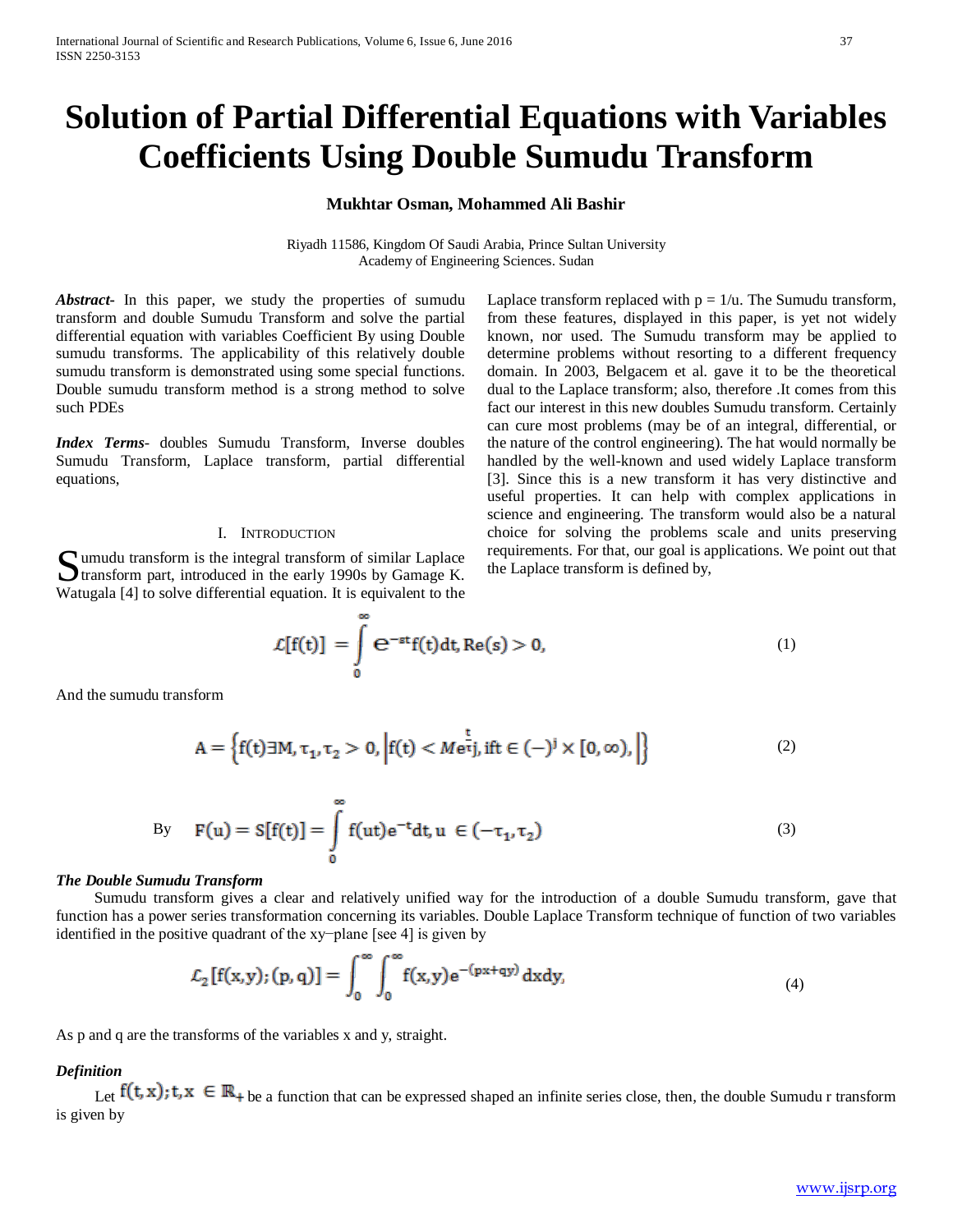$$
F(u,v) = S_2[f(t,x);(u,v)] = S[S{f(t,x);t \to u};x \to v]
$$

$$
= \frac{1}{uv} \int_{0}^{\infty} \int_{0}^{\infty} e^{-\left(\frac{t}{u} + \frac{x}{v}\right)} f(t,x) dt dx
$$
(5)

 We offer Sumudu double applications converted to some functions that relate to those obtained in the solution formulas for the dynamics of population age structure. However, it is a frivolous practice to demonstrate that double Sumudu and Laplace transformations are also a dual theory. That is

$$
F(u,v) = \mathcal{L}_2 \left[ f(x,y); \left( \frac{1}{u}, \frac{1}{v} \right) \right]
$$
 (6)

As  $\mathcal{L}_2$  is run double Laplace Transform technique *Theorem*<br>let  $f(x, y)$ ,  $x, y \in R_+$  be a real valued function, then

$$
S_2[f(x+y);(u,v)] = \frac{1}{u-v}\{uF(u) - vF(v)\}\tag{7}
$$

The case of  $(x - y)$  is even more interesting from the viewpoint of biology, where often encountered these jobs in Mathematical Biology, with f representing the population density, x the age, and y the time, or vice-versa. The proof for the case  $x \ge y$  is simple and enough, but with a tedious manipulation. Therefore, geometrically, if the line dividing the first quadrant into two equal parts represents the η-axis (the lower part being represented by Q1, and the upper part Q2), although that dividing both the second and fourth quadrants represents the ζ-axis (arrow pointing upwards) and ξ- axis (arrow from origin into the fourth quadrant), sequentially, then the test is as follows: Let f be an even function, then

While for  $f(0)$  odd, we have

$$
S_2[f(x-y);(u,v)] = \frac{1}{uv} \int \int_{Q_2} f(x-y) e^{-\left(\frac{x}{u} + \frac{y}{v}\right)} dx dy - \frac{1}{uv} \int \int_{Q_2} f(x-y) e^{-\left(\frac{x}{u} + \frac{y}{v}\right)} dx dy
$$
(8)

Let

$$
x = \frac{1}{2}(\zeta + \eta); y = \frac{1}{2}(\zeta - \eta)
$$

Then

$$
\int\int\limits_{Q_4} f(x-y)e^{-\left(\frac{x}{u}+\frac{y}{v}\right)}dxdy = \frac{1}{2}\int_0^\infty f(\zeta)d\zeta \int\limits_{\zeta}^\infty e^{-\frac{z}{2}\left(\frac{1}{u}+\frac{z}{v}\right)\zeta-\frac{1}{2}\left(\frac{z}{u}-\frac{z}{v}\right)\eta d\eta} \\ = \frac{uv}{u-v}\int\limits_0^\infty e^{-\frac{\zeta}{v}}f(\zeta)d\zeta
$$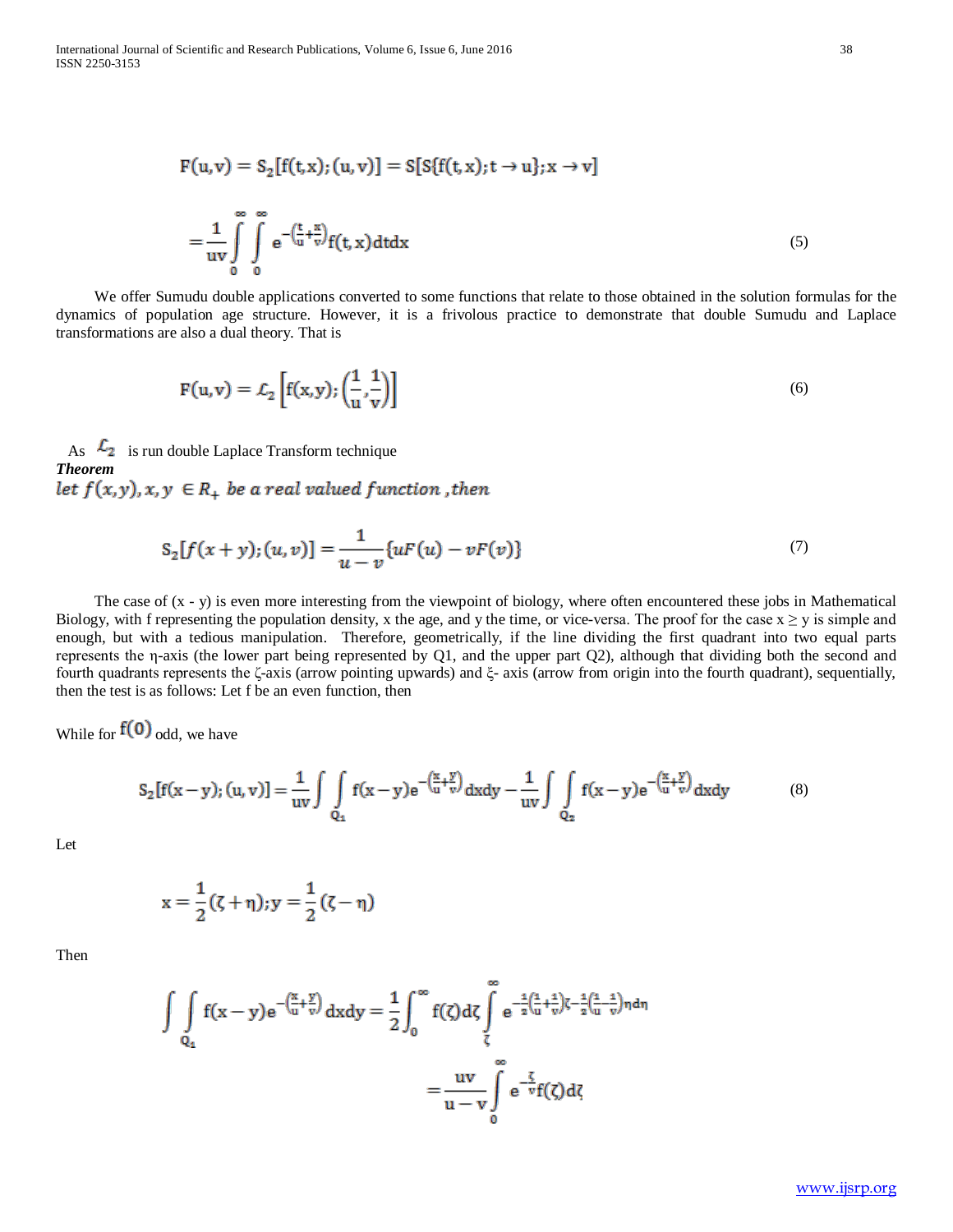International Journal of Scientific and Research Publications, Volume 6, Issue 6, June 2016 39 ISSN 2250-3153

$$
=\frac{uv^2}{u-v}F(u)
$$

Similarly,

$$
\int\int\limits_{Q_1} f(x-y)e^{-\left(\frac{x}{u}+\frac{y}{v}\right)}dxdy = \frac{v^2u}{u-v}F(v)
$$

Hence , for f even

$$
S_2[f(x-y)]; (u, v) = \frac{uF(u) + vF(v)}{u - v}
$$
\n(9)

And for odd function

$$
S_2[f(x-y)];(u,v) = \frac{uF(u) - vF(v)}{u+v}
$$
\n(10)

From equations (3) and (9), it is obvious that if f is an even function, then

$$
(u + v)S_2[f(x - y)] = (u - v)s_2[f(x + y)]
$$
\n(11)

 Where a and b are positive constants (double Sumudu transform one like its equivalent is to extend the range to maintain). *Lemma* Let  $f(x), x \in \mathbb{R}$  and  $H(0)$  represents the Heaviside function then

$$
(i)S_2\left[f(x)H(x-y);(u,v)=F(u)+\left(\frac{\mathcal{W}}{v}-1\right)F(\mathcal{W})\right]
$$

$$
w = \frac{uv}{u+v}
$$

(ii) 
$$
S_2
$$
  $\left[ f(x)H(x-y); (u,v) = \left(1 - \frac{W}{v}\right)F(W) \right]$ 

The proof is easy, for the case, by writing the left-hand side of the equation in (ii) as

$$
\frac{1}{uv}\int\limits_{0}^{\infty}f(x)e^{\frac{x}{u}}\int\limits_{x}^{\infty}e^{v}dxdy
$$

Integration and performance, taking into account the fact that Fubini theory, the result followed. Corollary 4.5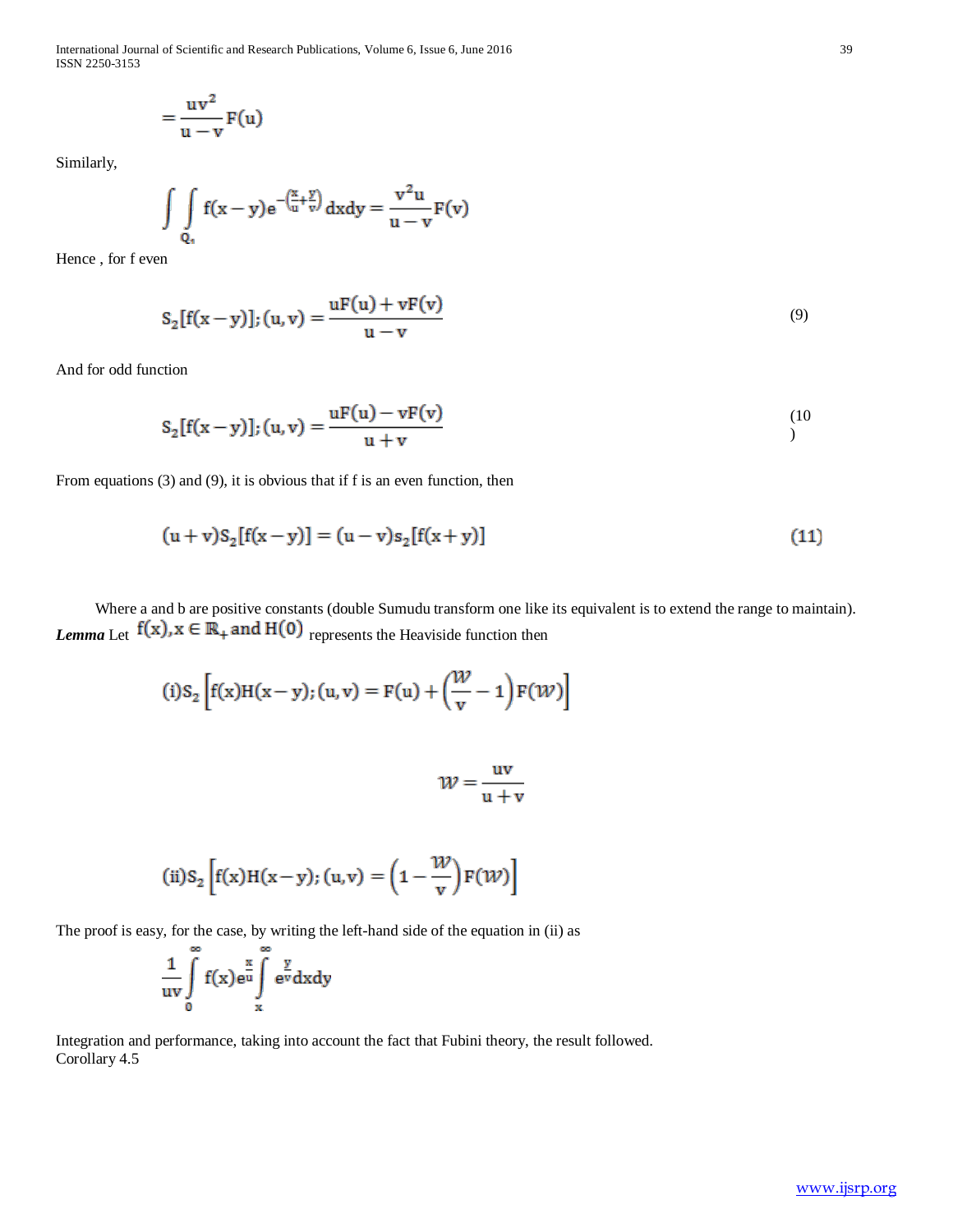International Journal of Scientific and Research Publications, Volume 6, Issue 6, June 2016 40 ISSN 2250-3153

(i) 
$$
S_2[H(x - y); (u, v)] = \frac{v}{u + v}
$$
  
(ii)  $S_2[H(y - x); (u, v)] = \frac{u}{u + v}$ 

Consequently,

$$
S_2[f(x)H(y-x)] + S_2[f(x)H(x-y)] = F(u)
$$
\n(12)

 $\mathbf{r}$ 

Apply DST to partial derivatives as follows: Let  $f(0, a) = \mathbf{F}_0(a)$ , then

$$
S_2\left[\frac{df}{dt}f(t,a);(u,v)\right] = \frac{1}{uv}\int\limits_{0}^{\infty}\int\limits_{0}^{\infty}e^{-\left(\frac{t}{u}+\frac{a}{v}\right)}\frac{\partial}{\partial t}f(t,a)dtda = \frac{1}{v}\int\limits_{0}^{\infty}e^{-\frac{a}{v}}\left\{\frac{1}{u}\int\limits_{0}^{\infty}e^{-\frac{t}{u}}f(t,a)dt\right\}da
$$

The inner integral gives (see [6]),

$$
\frac{F(u,a) - f(0,a)}{u}
$$
\n
$$
S_2 \left[ \frac{\partial f(t,a)}{\partial t}; (u,v) \right] = \frac{1}{u} \left\{ \frac{1}{v} \int_0^\infty e^{-\frac{a}{v}} F(u,a) da - \frac{1}{v} \int_0^\infty e^{-\frac{a}{v}} f_0(a) da \right\}
$$
\n(13)

$$
=\frac{1}{u}\left\{\frac{1}{v}F(u,v)-F_0(v)\right\}
$$
\n(14)

Also,

$$
S_2 \left[ \frac{\partial f(t, a)}{\partial a} ; (u, v) \right] = \frac{1}{v} \int_0^{\infty} e^{-\frac{a}{v}} \left\{ \frac{1}{u} \int_0^{\infty} e^{-\frac{t}{u}} \frac{\partial}{\partial a} f(t, a) dt \right\} da
$$
  

$$
= \frac{1}{v} \int_0^{\infty} e^{-\frac{a}{v}} \frac{\partial}{\partial a} F(u, a) da
$$
  

$$
= F_u(u, v) \qquad (15)
$$

Alternatively,

$$
S_2 \left[ \frac{\partial f(t, a)}{\partial t}; (u, v) \right] = \frac{1}{u} \int_0^{\infty} e^{-\frac{a}{v}} \left( \frac{1}{v} \int_0^{\infty} e^{-\frac{a}{v}} \frac{\partial f}{\partial a} da \right) dt
$$

$$
= \frac{1}{u} \int_0^{\infty} e^{-\frac{t}{u}} \frac{1}{v} [F(t, v) - f(t, 0)] dt
$$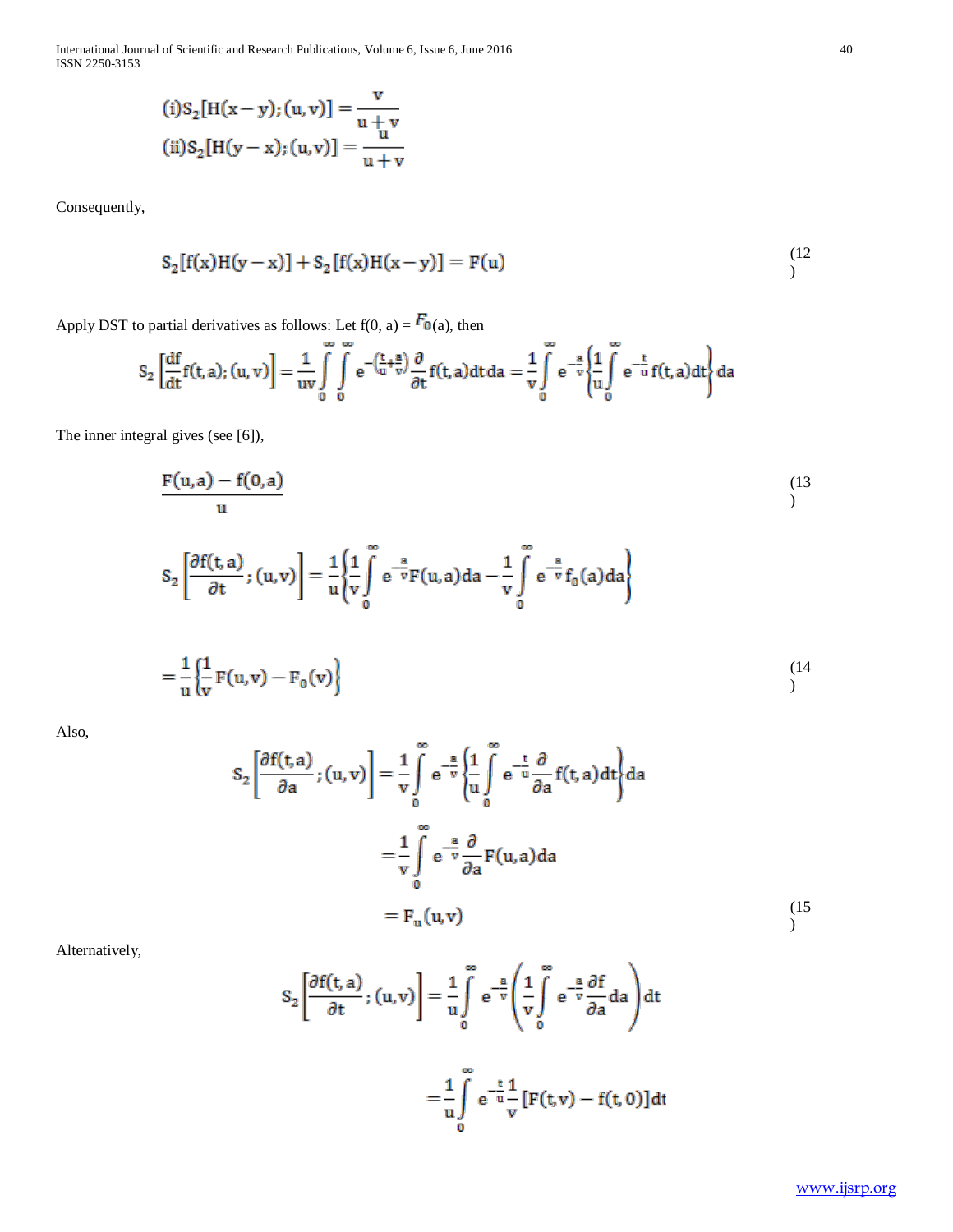International Journal of Scientific and Research Publications, Volume 6, Issue 6, June 2016 41 ISSN 2250-3153

$$
=\frac{1}{\mathbf{v}}\big(\mathbf{F}(\mathbf{u},\mathbf{v})-\mathbf{F}_0(\mathbf{u})\big) \tag{16}
$$

Where F (u, 0) =  $\mathbf{F}_0(\mathbf{u})$  and F(0, v) =  $\mathbf{F}_0(\mathbf{v})$ . It is obvious from equations (4.14) and (5.15) that,<br> $\mathbf{F}_0(\mathbf{u}, \mathbf{v}) = \mathbf{F}_0(\mathbf{u}, \mathbf{v}) - \mathbf{F}_0$ 

$$
F_v(u,v) = \frac{f(u,v)}{v}
$$

 If u and v are equal, there is the case of DST, here in the is unique that Sumudu frequency converter, Compared to the Laplace transform [3]. Thus, the iterative Sumudu transform any particular function of two variables  $f(x, y)$ , for example, is defined by

$$
[f(x,y);(v,u)] = S_2[f(x,y);(u,u)] = \frac{1}{u^2} \int_{0}^{\infty} \int_{0}^{\infty} e^{-\left(\frac{x+y}{u}\right)} f(x,y) dx dy.
$$
 (17)

Therefore, the SD of the general convolution function

$$
f^{(2)}(x) = \int\limits_0^x f(x-y,y) dy
$$

is related to the iterated Sumudu transform as follows:

$$
S[f^{2}(x);u] = \frac{1}{u} \int_{0}^{\infty} e^{-\frac{x}{u}} f^{(2)}(x) dx = \frac{1}{u} \int_{0}^{\infty} e^{-\frac{x}{u}} \int_{0}^{\infty} f(x-y,y) dx dy
$$
 (18)

By letting  $x = s + t$  and  $y = t$  in equation (18), weObtain

$$
S[f^{(2)}(x)] = \frac{1}{u} \int \int_{\Omega} f(s,t) e^{-\left(\frac{s+t}{u}\right)} ds dt = u S_2[f(s,t); (u,u)] = uJ[f(s,t); (u,v)]
$$

with the convolution integral taken in the classical sense, and  $x, y, s \in \mathbb{R}^+$ 

**Theorem 4.1:** Sumudu transform inflate the power series of factors,

$$
f(t)=\sum_{n=0}a_nt^n,\qquad
$$

By sending it to the power series function,

$$
G(u) = \sum_{n=0} n! \, a_n u^n
$$

**Proof:** Let  $f(t)$  be in  $G(u) = \sum_{n=0}^{\infty} a_n t^n$  in some interval Proof.  $I \subseteq \mathbb{R}$ , then by Taylor's function theorem,

$$
f(t) = \sum_{n=0}^{\infty} \frac{f^{(n)}(0)}{n!} t^{n}
$$

Therefore, by (4.3), and that of the gamma function  $\Gamma$  (see Table 4.1), we have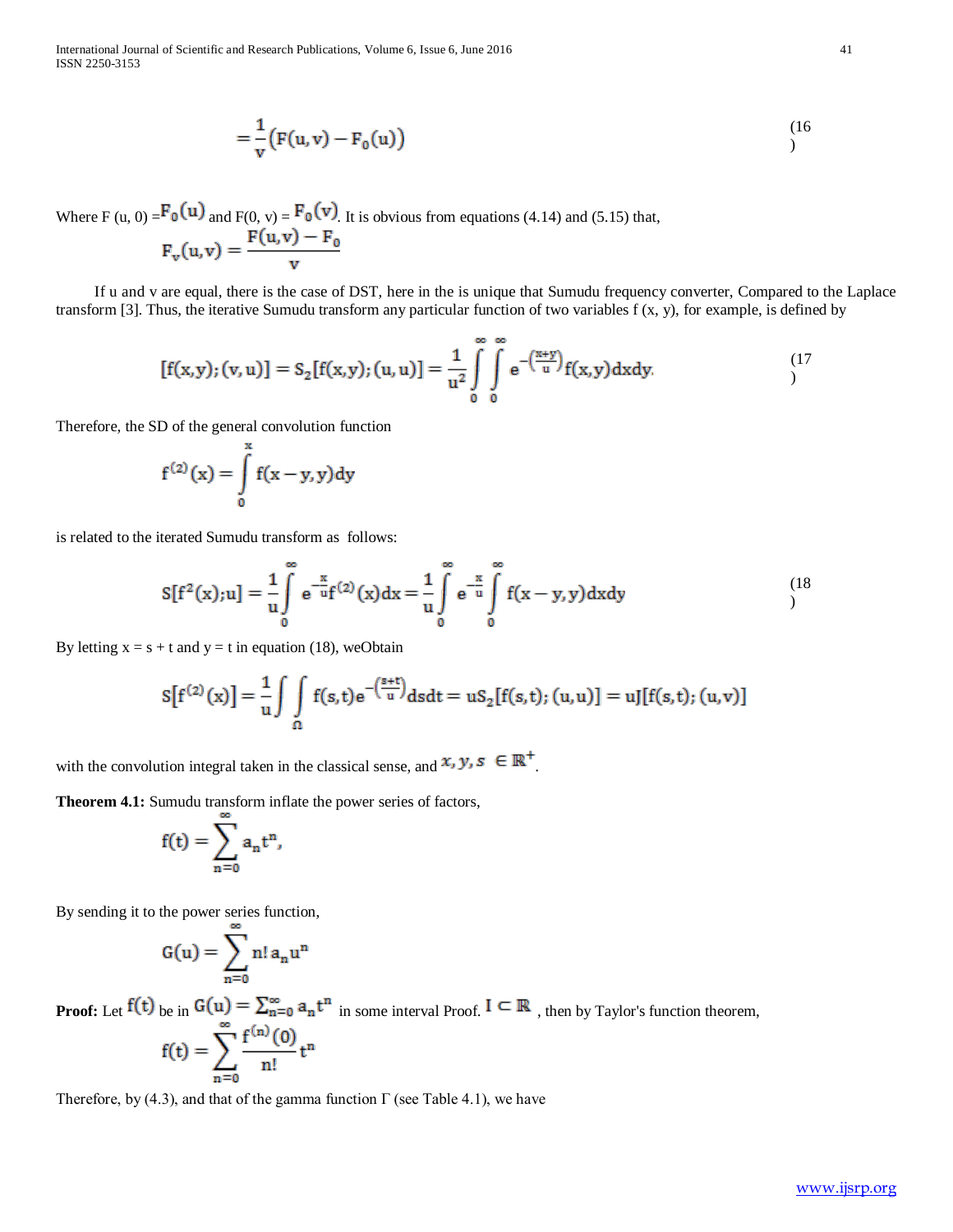International Journal of Scientific and Research Publications, Volume 6, Issue 6, June 2016 42 ISSN 2250-3153

$$
S[f(t)] = \int_{0}^{\infty} \sum_{k=0}^{\infty} \frac{f^{(n)}(0)}{n!} (ut)^{n} e^{-t} dt = \sum_{k=0}^{\infty} \frac{f^{(n)}(0)}{n!} u^{n} \int_{0}^{\infty} t^{n} e^{-t} dt
$$

$$
= \sum_{k=0}^{\infty} \frac{f^{(n)}(0)}{n!} u^{n} dt \Gamma(n+1) = \sum_{k=0}^{\infty} f^{(n)}(0) u^{n}
$$

consequently

$$
S[(1+t)^m] = S \sum_{n=0}^m C_n^m t^n = S \sum_{n=0}^m \frac{m!}{n! (m-n)!} u^n = \sum_{n=0}^m \frac{m!}{(m-n)!} u^n = \sum_{n=0}^m P_n^m u^n
$$

Also a requirement that S[ f (t)] Coincide, in an interval containing  $u = 0$ , is

Provided by the following conditions when satisfied, namely, that

$$
(i) f^{(n)}(0) \to 0 \text{ as } n \to \infty
$$
  

$$
(ii) \lim_{n \to \infty} \left| \frac{f^{(n+1)}(0)}{f^n(0)} u \right| < 1
$$

This means that the convergence radius r of S[  $f(t)$ ] depends on the sequence  $f(n)(0)$ , Since

$$
r = \lim_{n \to \infty} \left| \frac{f^{n}(0)}{f^{(n+1)}(0)} u \right|
$$

It is clear that Sumudu converter can be used in signal processing or disclosures

**Theorem:** Let G (u) be the sumudu transform of f (t) such that

(i)G ((1/s))/s is a monomorphic function, with characteristics having  $\text{Re}(s) < \gamma$ , and (ii)There survives a circular area with radius R and positive steady, M and K, with

$$
\left|\frac{G(1/s)}{S}\right| < M R^{-k}
$$

Then the function  $f(t)$  is given on using the Cauchy Residue TheoremAs follows

$$
S^{-1}[G(s)] = \frac{1}{2\pi i} \int_{\gamma-i\infty}^{\gamma+i\infty} e^{st} G\left(\frac{1}{s}\right) \frac{ds}{s} = \sum \text{residues} \left[ e^{st} \frac{G\left(\frac{1}{s}\right)}{s} \right]
$$

# *Definition 1:* (Hassan Eltayeb,2010)

Let  $f(t, x)$  and  $g(t, x)$  having double sumudu transform. Then double Sumudu transform of the double convolution of the  $f(t, x)$  and  $g(t,x)$ ,

$$
(f**g)(t,x) = \int\limits_{0}^{x} \int\limits_{0}^{t} f(\zeta, \eta)g(t-\zeta, x-\eta) d\zeta d\eta
$$

Is given by

$$
S_2[(f\ast\ast g)(t,x);u,v]=uvF(u,v)G(u,v)
$$

Also, in the following we discuss double Sumudu transform of partial derivative with respect to x of double convolution,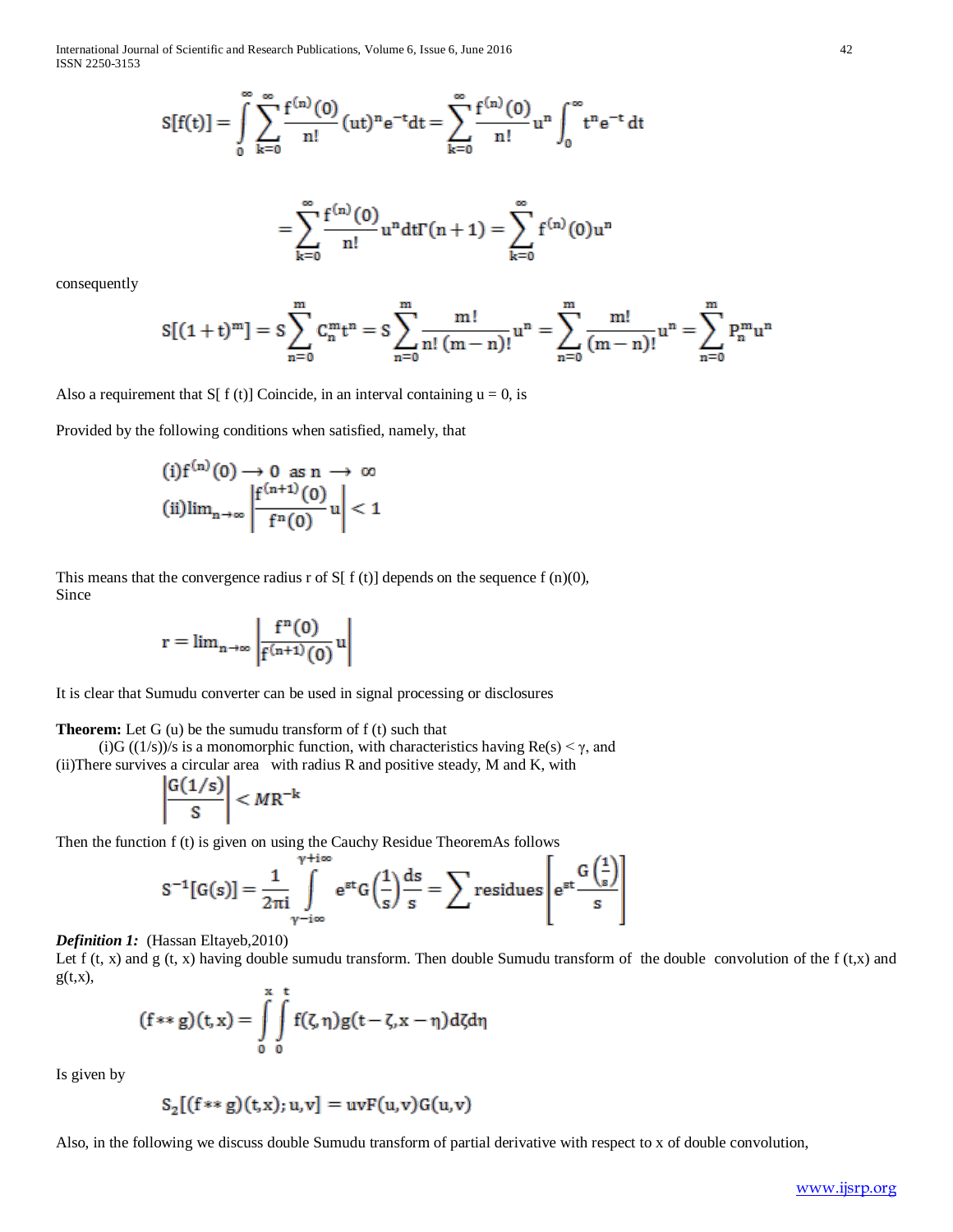International Journal of Scientific and Research Publications, Volume 6, Issue 6, June 2016 43 ISSN 2250-3153

$$
S_2\left[\frac{\partial}{\partial x}(f \ast \ast g)(t, x); u, v\right] = uvS_2\left[\frac{\partial}{\partial x}(t, x); u, v\right] = S_2[g(t, x); u, v]
$$
  
or  

$$
uvS_2[f(t, x); u, v]S_2\left[\frac{\partial}{\partial x}g(t, x); u, v\right]
$$

 Similar to t. Thus we can conclude that the relation between double Sumudu Of convolution and double Laplace transform of double convolution can be given by

$$
S_2[(f*g)(t,x);u,v] = \frac{1}{uv}L_tL_x[(f*g)(t,x)]
$$

 To use Sumudu Transform to solve PDEs we need the partial derivatives of This Transform. Thus, application of double sumudu transform to second Partial derivatives with respect to x is given by

$$
S_2\left[\frac{\partial^2}{\partial x^2}f(t,x);u,v\right]=\frac{1}{v^2}F(u,v)-\frac{1}{v^2}F(u,0)-\frac{1}{v}\frac{\partial}{\partial x}F(u,0)
$$

Similarly, second partial derivative with respect to t is given by

$$
S_2\left[\frac{\partial^2}{\partial t^2}f(t,x);u,v\right]=\frac{1}{u^2}F(u,v)-\frac{1}{u^2}F(0,v)-\frac{1}{u}\frac{\partial}{\partial t}F(0,v)
$$

## *Applications*

 The following two samples explain the application of the double Sumudu transform. It well recognized that to get the solution of partial differential Equations by integral transform techniques we need the following two actions: Beginning, we transform the partial differential equations to algebraic equations By employing double new integral transform technique. Further, on applying Inverse Double new integral transform, we see the solution of PDEs. Respect The general linear telegraph equation (Tarig.M.Elzaki et al..2012) in the form

$$
U_{tt} + aU_t + bU = c^2 U_{xx} \text{ where } a, b, c \text{ are constant} \tag{19}
$$

With initial condition:

$$
U(x, 0) = f_1(x), \qquad U_t(x, 0) = g_1(x) \tag{20}
$$

And boundary conditions:

$$
U(t, 0) = f_2(t), \qquad U_x(0, t) = g_2(t) \tag{21}
$$

**Solution:**

$$
k_2[U_{tt}(x,t);(u,v)] = \frac{A(u,v)}{v^4} - \frac{A(u,0)}{v^3} - \frac{1}{v} \frac{\partial A(u,0)}{dt}
$$

$$
k_2[U_t(x,t);(u,v)] = \frac{A(u,v)}{v^2} - \frac{A(u,0)}{v} k_2[U_t(x,t);(u,v)] = A(u,v)
$$
  

$$
k_2[U_{xx}(x,t);(u,v)] = \frac{A(u,v)}{u^4} - \frac{A(0,v)}{u^3} - \frac{1}{u} \frac{\partial A(u,0)}{\partial x}
$$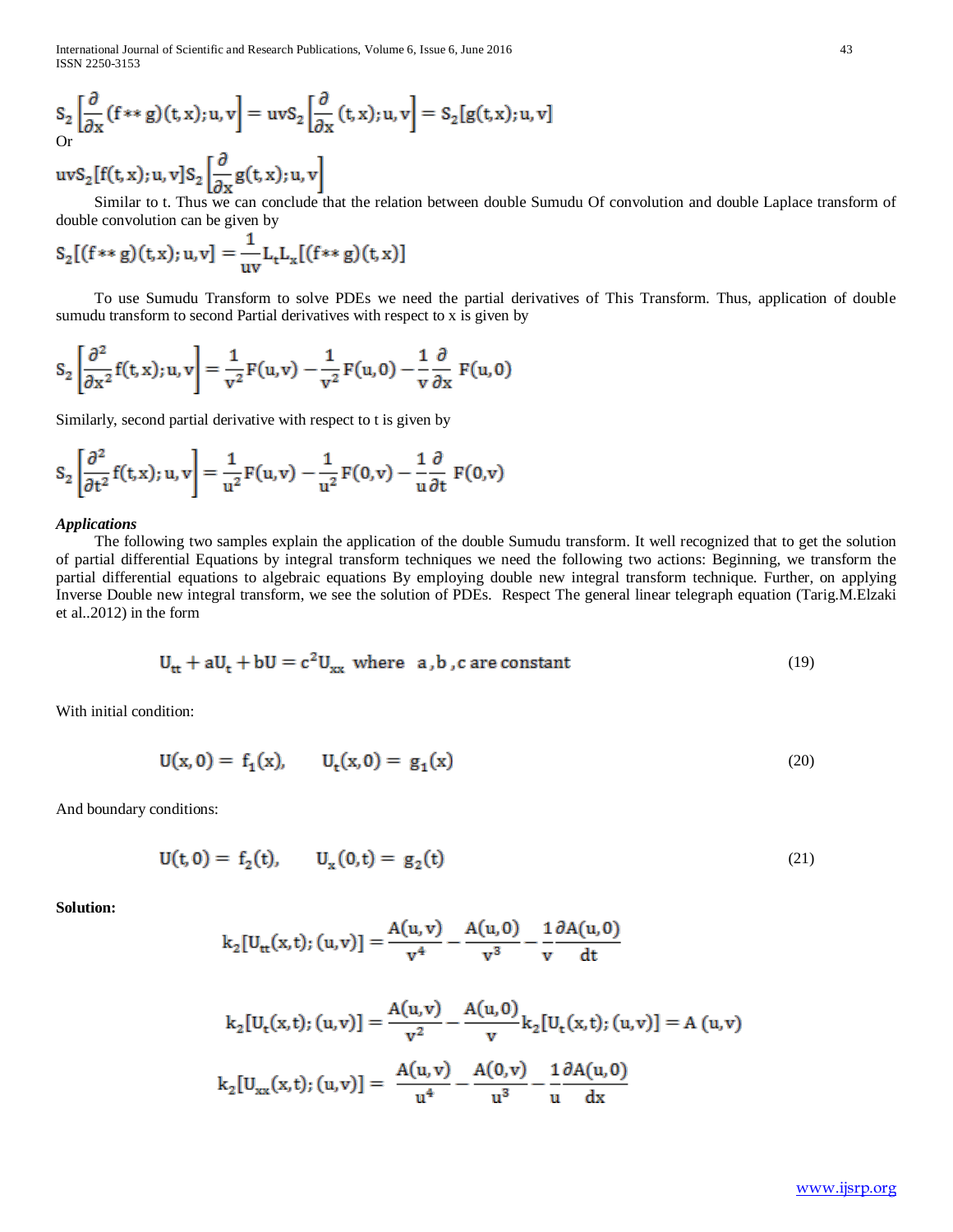International Journal of Scientific and Research Publications, Volume 6, Issue 6, June 2016 44 ISSN 2250-3153

$$
A(u,0) = F_1(u) = \frac{1}{u} \int_{0}^{\infty} e^{\frac{x}{u^2}} U(x,0) dx = \frac{1}{u} \int_{0}^{\infty} e^{\frac{x}{u^2}} f_1(x) dx \qquad (22)
$$

$$
A(0, v) = F_2(v) = \frac{1}{v} \int_{0}^{\infty} e^{\frac{x}{v^2}} U(0, t) dt = \frac{1}{v} \int_{0}^{\infty} e^{\frac{t}{v^2}} f_2(t) dt
$$
 (23)

$$
\frac{\partial A(u,0)}{dt} = G_1(u) = \frac{1}{u} \int_{0}^{\infty} e^{\frac{x}{2}} \frac{dU(x,0)}{dt} dx = \frac{1}{u} \int_{0}^{\infty} e^{\frac{x}{2}} g_1(x) dx \tag{24}
$$

$$
\frac{\partial A(0, v)}{dx} = G_1(v) = \frac{1}{v} \int_{0}^{\infty} e^{\frac{t}{v^2}} \frac{\partial U(0, t)}{dx} dt = \frac{1}{v} \int_{0}^{\infty} e^{\frac{t}{v}} g_1(t) dt
$$
(25)

Use the double new integral transform of Eq (19) and single new integral the transform of conditions, and then we have::

$$
\left(\frac{A(u,v)}{v^4} - \frac{A(u,0)}{v^3} - \frac{1}{v} \frac{\partial A(u,0)}{\partial t}\right) + a\left(\frac{A(u,v)}{v^2} - \frac{A(u,0)}{v}\right) + bA(u,v) = c^2 \left(\frac{A(u,v)}{u^4} - \frac{A(u,v)}{v^2}\right)
$$

Substituting initial and boundary conditions  $(2) - (3)$  in equation above we Have

$$
\frac{A(u,v)}{v^4} - \frac{1}{v^3}F_1(u) - \frac{1}{v}G_1(u) + \frac{a}{v^2}A(u,v) - \frac{a}{v}F_1(u) + bA(u,v) - \frac{c^2}{u^4}A(u,v) + \frac{c^2}{u^3}F_2(v)
$$

After some simple algebraic operations we get :

$$
A(u,v) = \frac{F_1(u)(vu^3 + au^3v^3) - c^2v^4F_2(v) - c^2u^2v^4G_2(v) + u^3v^3G_1(u)}{u^3 + au^3v^2 + bu^3v^4 - c^2u^4}
$$
(25)

Take the inverse of double new integral transform to get the solution of general Linear telegraph Eq (19) in the form

$$
U(x,t) = K_2^{-1}[A(u,v);(x,t)] = K_2^{-1}[N(u,v);(x,t)] = D(x,t)
$$
\n(26)

**Example 1.1:** Consider the linear telegraph equation in the form:

$$
\mathbf{U}_{\mathbf{xx}} = \mathbf{U}_{\mathbf{xx}} + \mathbf{U}_{\mathbf{t}} + \mathbf{U}
$$
 (27)

With initial conditions:

$$
U(x, 0) = f_1(x) = e^x, U_t(x, 0) = g_1(x) = -e^x
$$
 (28)

And boundary conditions:

$$
U(0,t) = f_2(t) = e^{-t}, U_x(0,t) = g_1(t) = e^{-t}
$$
\n(29)

**Solution:** We take a new double transform on integral part of the equation (10) and single new integral transform of conditions, and then we have:

 $\sim$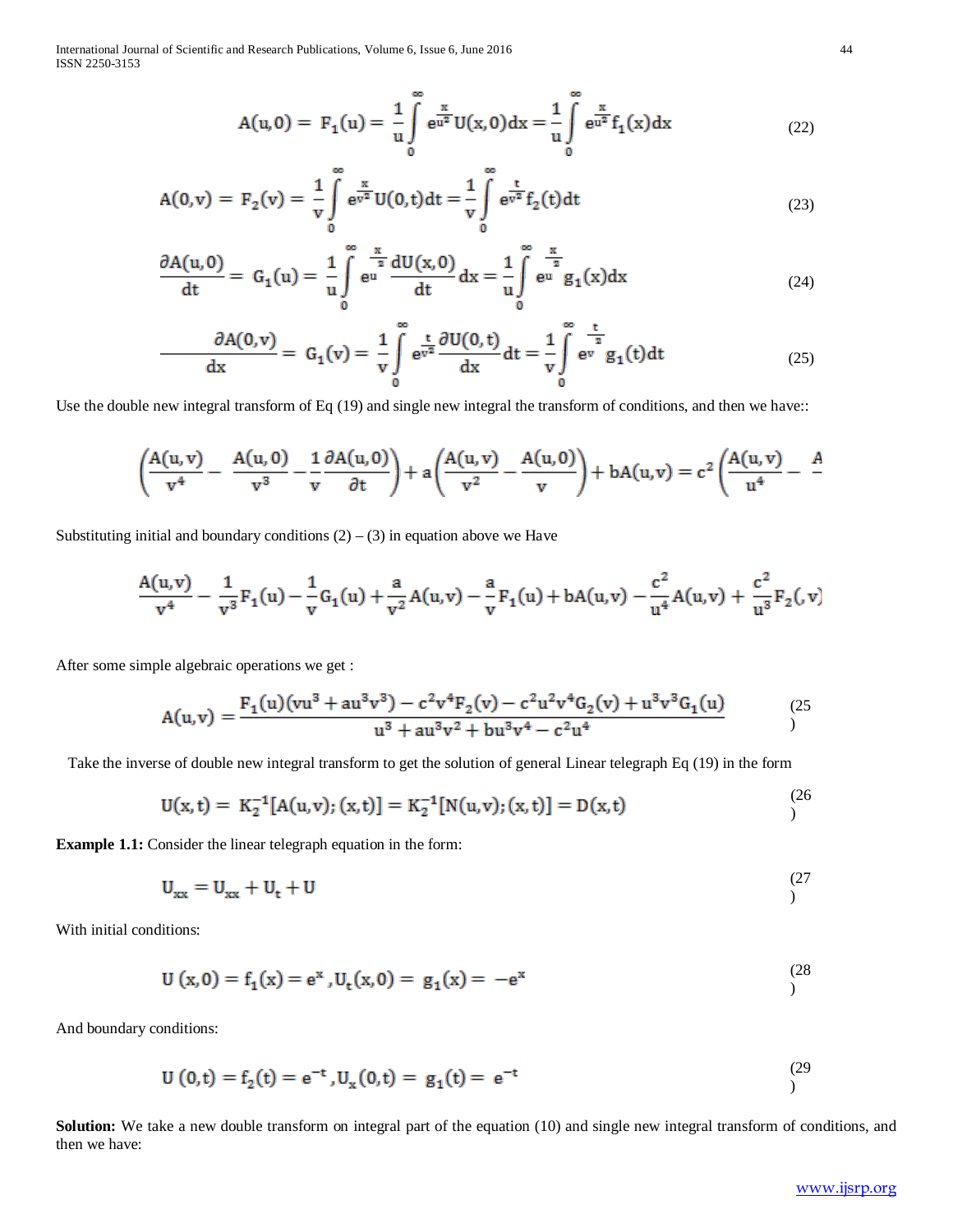International Journal of Scientific and Research Publications, Volume 6, Issue 6, June 2016 45 ISSN 2250-3153

$$
\frac{A(u,v)}{u^4} - \frac{A(0,v)}{u^3} - \frac{1}{u} \frac{\partial A(0,v)}{\partial x} = \frac{A(u,v)}{v^4} - \frac{A(u,0)}{v^3} - \frac{1}{v} \frac{\partial A(u,0)}{dt} + \frac{A(u,v)}{v^2} - \frac{A(u,0)}{v} + A(u,v)
$$

$$
A(u,0)=\frac{u}{1-u^2} \; ; A(0,v)=\frac{v}{1-v^2} \; ; \frac{\partial A(u,0)}{\partial t}\Big|_{t=1-u^2} \; ; \; \frac{\partial A(0,v)}{\partial x}\Big|_{t=1-v^2}
$$

Substituting initial and boundary conditions (11)-(12) above we have:

$$
\frac{A(u,v)}{u^4} - \frac{1}{u^3} \left(\frac{v}{1+v^2}\right) - \frac{1}{u} \left(\frac{v}{1+v^2}\right) = \frac{1}{v^4} A(u,v) - \frac{1}{v^3} \left(\frac{u}{1+u^2}\right) + \frac{1}{v} \left(\frac{u}{1-u^2}\right) + \frac{1}{v^2} A(u,v) - \frac{1}{v} \left(\frac{u}{1+v^2}\right) + \frac{1}{v^2} A(u,v) = \frac{1}{v^3} \left(\frac{u}{1+v^2}\right) + \frac{1}{v^2} \left(\frac{u}{1+v^2}\right) + \frac{1}{v^2} \left(\frac{u}{1+v^2}\right) + \frac{1}{v^3} \left(\frac{u}{1+v^2}\right) + \frac{1}{v^4} \left(\frac{u}{1+v^2}\right) + \frac{1}{v^2} \left(\frac{u}{1+v^2}\right) + \frac{1}{v^2} \left(\frac{u}{1+v^2}\right) + \frac{1}{v^4} \left(\frac{u}{1+v^2}\right) + \frac{1}{v^2} \left(\frac{u}{1+v^2}\right) + \frac{1}{v^2} \left(\frac{u}{1+v^2}\right) + \frac{1}{v^3} \left(\frac{u}{1+v^2}\right) + \frac{1}{v^4} \left(\frac{u}{1+v^2}\right) + \frac{1}{v^2} \left(\frac{u}{1+v^2}\right) + \frac{1}{v^2} \left(\frac{u}{1+v^2}\right) + \frac{1}{v^4} \left(\frac{u}{1+v^2}\right) + \frac{1}{v^2} \left(\frac{u}{1+v^2}\right) + \frac{1}{v^2} \left(\frac{u}{1+v^2}\right) + \frac{1}{v^2} \left(\frac{u}{1+v^2}\right) + \frac{1}{v^2} \left(\frac{u}{1+v^2}\right) + \frac{1}{v^2} \left(\frac{u}{1+v^2}\right) + \frac{1}{v^2} \left(\frac{u}{1+v^2}\right) + \frac{1}{v^2} \left(\frac{u}{1+v^2}\right) + \frac{1}{v^2} \left(\frac{u}{1+v^2}\right) + \frac{1}{v^2} \left(\frac{u}{1+v^2}\right) + \frac{1}{v^2} \left(\frac{
$$

After some simple algebraic operations we get:

$$
A(u,v) = \frac{uv}{(1 - u^2)1(1 + v^2)}
$$
\n(30)

Take inverse of double new integral transform to obtain the solution of linear telegraph Eq.(17) in the form :

$$
A(x,t) = K_2^{-1}[A(u,v);(x,t)] = e^{x-t}
$$
\n(31)

**Example 1.2:** Consider wave equation in the form

$$
U_{tt} - U_{xx} = 3(e^{x+2t} - e^{2x+t})(x,t) \in R_+^2
$$
\n(32)

With initial conditions:

$$
U(x, 0) = f_1(x) = e^{2x} + e^x, U_t(x, 0) = g_1(x) = e^{2x} + 2e^x
$$
\n(33)

And boundary conditions:

$$
U(0,t) = f_2(t) = e^t + e^{2t}, U_x(0,t) = g_2(t) = 2e^t + e^{2t}
$$
\n(34)

## **Solution:**

Use the double new integral transform of Eq.(32) and single new integral transform of conditions, and then we have:

$$
\left(\frac{A(u,v)}{v^4} - \frac{A(u,0)}{v^3} - \frac{1}{v}\frac{\partial A(u,0)}{dt}\right) - \left(\frac{A(u,v)}{u^4} - \frac{A(0,v)}{u^3} - \frac{1}{u}\frac{\partial A(0,v)}{\partial x}\right) = 3\left(\frac{uv}{(1-u^2)(1-2v^2)} - \frac{uv}{(1-2u^2)(1-v^2)}\right) \tag{35}
$$

$$
A(u,0) = \frac{u}{1-2u^2} + \frac{u}{1-u^2}; A(ov) = \frac{v}{1-v^2} + \frac{v}{1-2v^2}
$$
  

$$
\frac{\partial A(u,0)}{dt} = \frac{u}{1-2u^2} + \frac{2u}{1-u^2}; \frac{\partial A(0,v)}{dx} = \frac{2v}{1-v^2} + \frac{v}{1-2v^2}
$$

Substituting initial and boundary conditions (33)-(34) in Eq. (35) and after some simple algebraic operations we have::